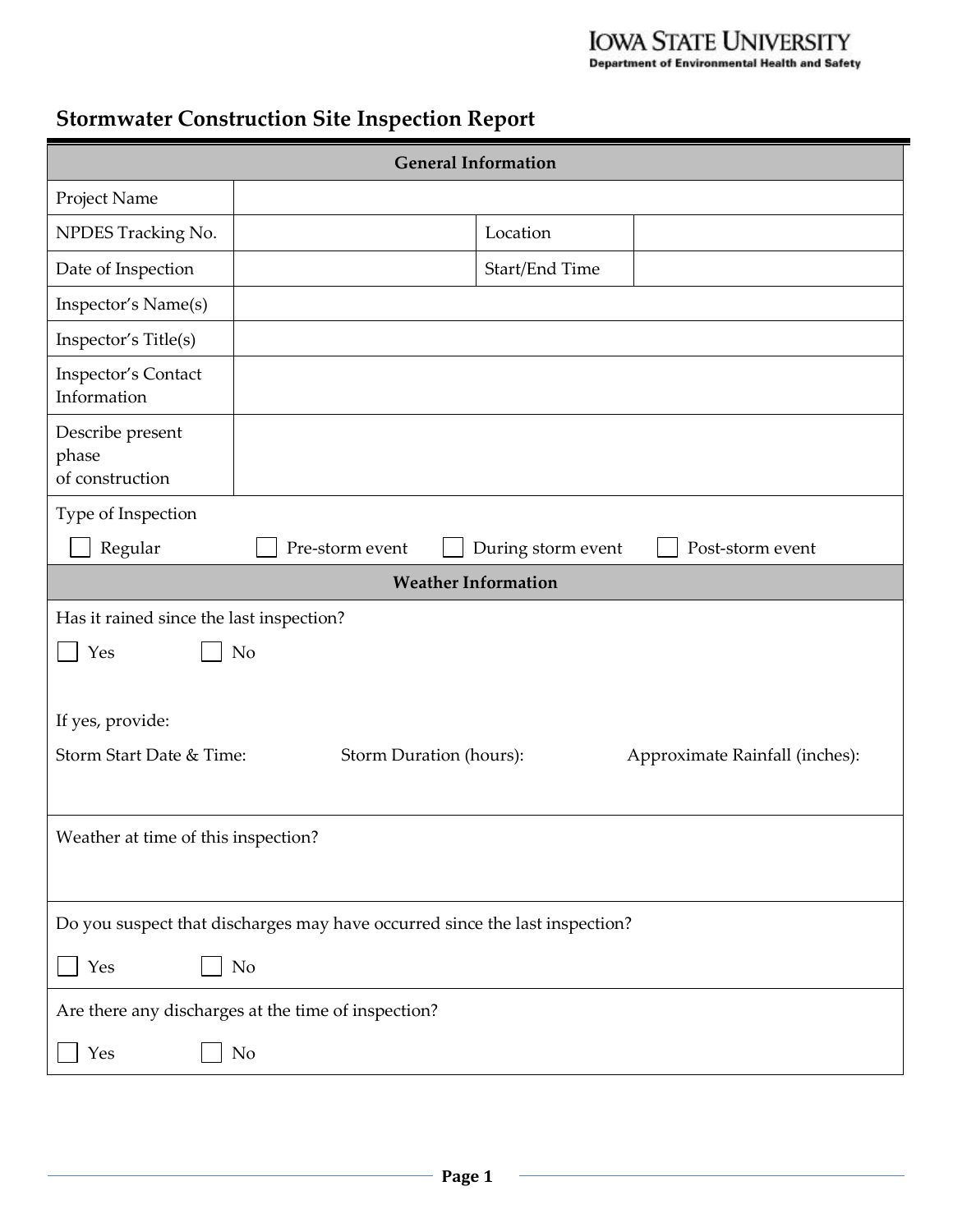Below are some general site issues that should be assessed during inspections. Please customize this list as needed for conditions at your site.

|                | <b>BMP/Activity</b>                                                                                                           | Implemented?          | Maintained?           | <b>Corrective Action</b> | Date for<br>corrective<br>action/responsible<br>person |
|----------------|-------------------------------------------------------------------------------------------------------------------------------|-----------------------|-----------------------|--------------------------|--------------------------------------------------------|
| $\mathbf{1}$   | Are all slopes and<br>disturbed areas not<br>actively being worked<br>properly stabilized?                                    | Yes<br>N <sub>o</sub> | Yes<br>N <sub>o</sub> |                          |                                                        |
| $\overline{2}$ | Are natural resource<br>areas (e.g., streams,<br>wetlands, mature trees,<br>etc.) protected with<br>barriers or similar BMPs? | Yes<br><b>No</b>      | Yes<br>N <sub>o</sub> |                          |                                                        |
| 3              | Are perimeter controls<br>and sediment barriers<br>adequately installed<br>(keyed into substrate) and<br>maintained?          | Yes<br>N <sub>o</sub> | Yes<br>N <sub>o</sub> |                          |                                                        |
| $\overline{4}$ | Are discharge points and<br>receiving waters free of<br>sediment deposits?                                                    | Yes<br>N <sub>o</sub> | Yes<br>N <sub>o</sub> |                          |                                                        |
| 5              | Are storm drain inlets<br>properly protected?                                                                                 | Yes<br>No             | Yes<br>N <sub>o</sub> |                          |                                                        |
| 6              | Is there evidence of<br>sediment being tracked<br>into the street?                                                            | Yes<br><b>No</b>      | Yes<br>N <sub>o</sub> |                          |                                                        |
| 7              | Is trash/litter from work<br>areas collected and placed<br>in covered dumpsters?                                              | Yes<br>No             | Yes<br>No             |                          |                                                        |
| 8              | Are washout facilities<br>(e.g., paint, stucco,<br>concrete) available,<br>clearly marked, and<br>maintained?                 | Yes<br>No             | Yes<br>N <sub>o</sub> |                          |                                                        |

#### **Overall Site Issues**